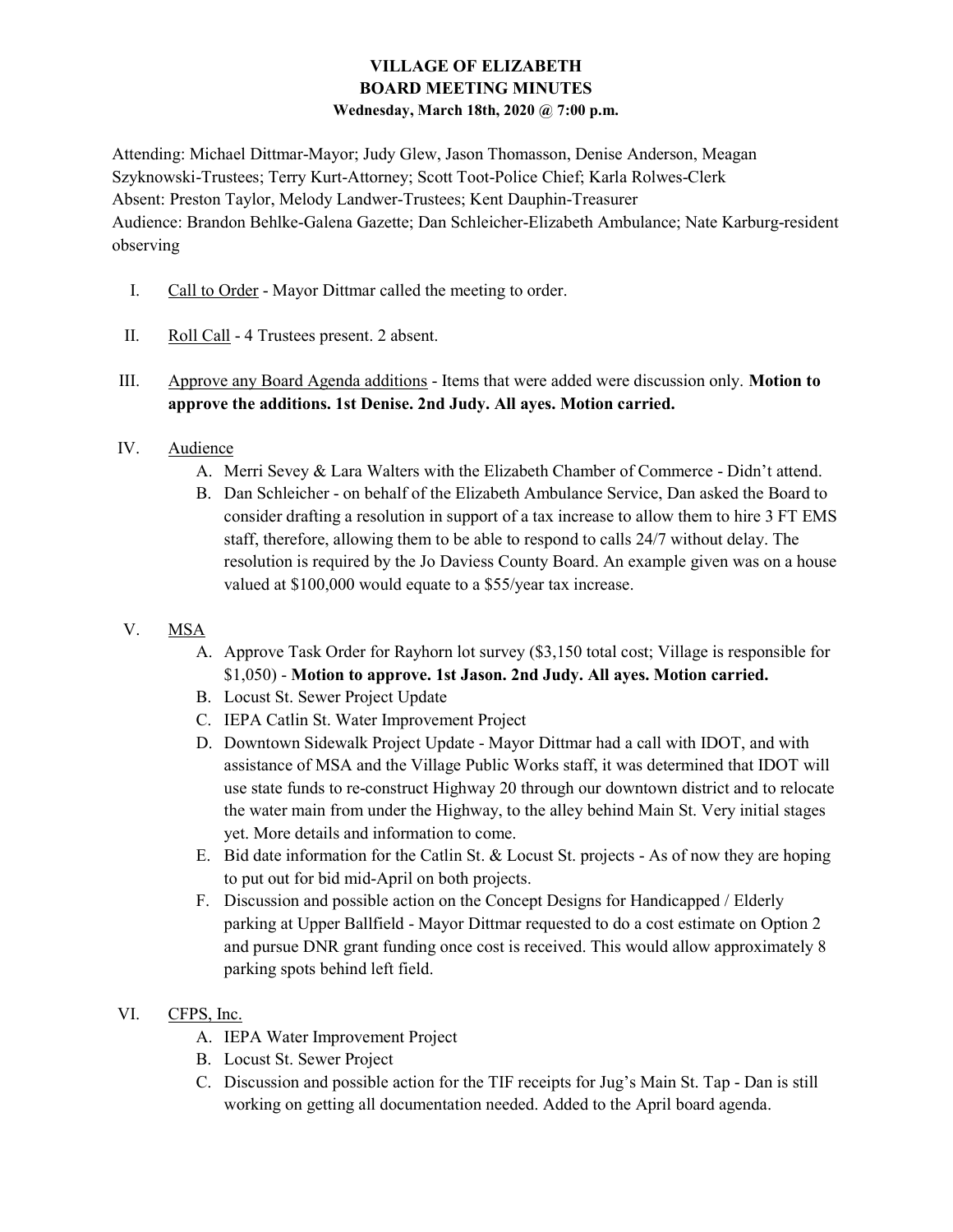- D. TIF Inducement Agreement for Jo Daviess Conservation Foundation Motion to approve the TIF Inducement Agreement. 1st Jason. 2nd Judy. Roll call vote. All ayes. Motion carried.
- VII. Police Report Chief Toot delivered the report.
- VIII. Minutes
	- A. Regular / February 2020 Motion to approve the minutes. 1st Jason. 2nd Meagan. All ayes. Motion carried.
	- IX. Consent Agenda (NONE)

#### X. Finances

- A. Treasurer's Report -Didn't have one this month.
- B. Payment of Bills Motion to pay the bills. 1st Meagan. 2nd Judy. Roll call vote. All ayes. Motion carried.
- C. Budget Instead of a budget meeting next quarter, Mike may just work with people individually to get it drafted, then send via email for approval from the Board.

#### XI. Committee Reports

- A. Public Works (See minutes)
	- 1. ITEP Downtown Sidewalk Update (Water Main paid for by IDOT; VOE to do pavement of alley above new main; VOE has option to upgrade to 12'' main at our cost; Construction estimated to begin in 2022; VOE can reapply for additional ITEP grants; public meeting will be required; VOE may be responsible for new land purchase) - This was all discussed under MSA. See above for summary. More information to come as this is very initial stages.
- B. Administrative (See minutes) There wasn't an Admin meeting this month; so no minutes.
- C. Economic Development

#### XII. Attorney Comments

- A. Executive Order in response to COVID-19 from the IL Governor's Office The Open Meetings Act has been suspended. No longer needing to have Trustees in person for attendance. Mayor Dittmar reviewed Google Hangout with everyone in case needed for future meetings.
- B. Update on IDOT Hwy 20 Maintenance agreement No update this month.
- C. Discussion and Possible Action on approving the Annexation Petition for the CTE Academy (Parcel #'s 07-000-255-00 & 07-000-270-03) - Karla needed clarification on who was required to sign the petition on behalf of the CTE. Per Attorney, Kurt, only the Exec. Director. Karla to mail out the petition for signature tomorrow. Follow up at April's board meeting to determine the Public Hearing for this (assuming we get the signed petition back by then).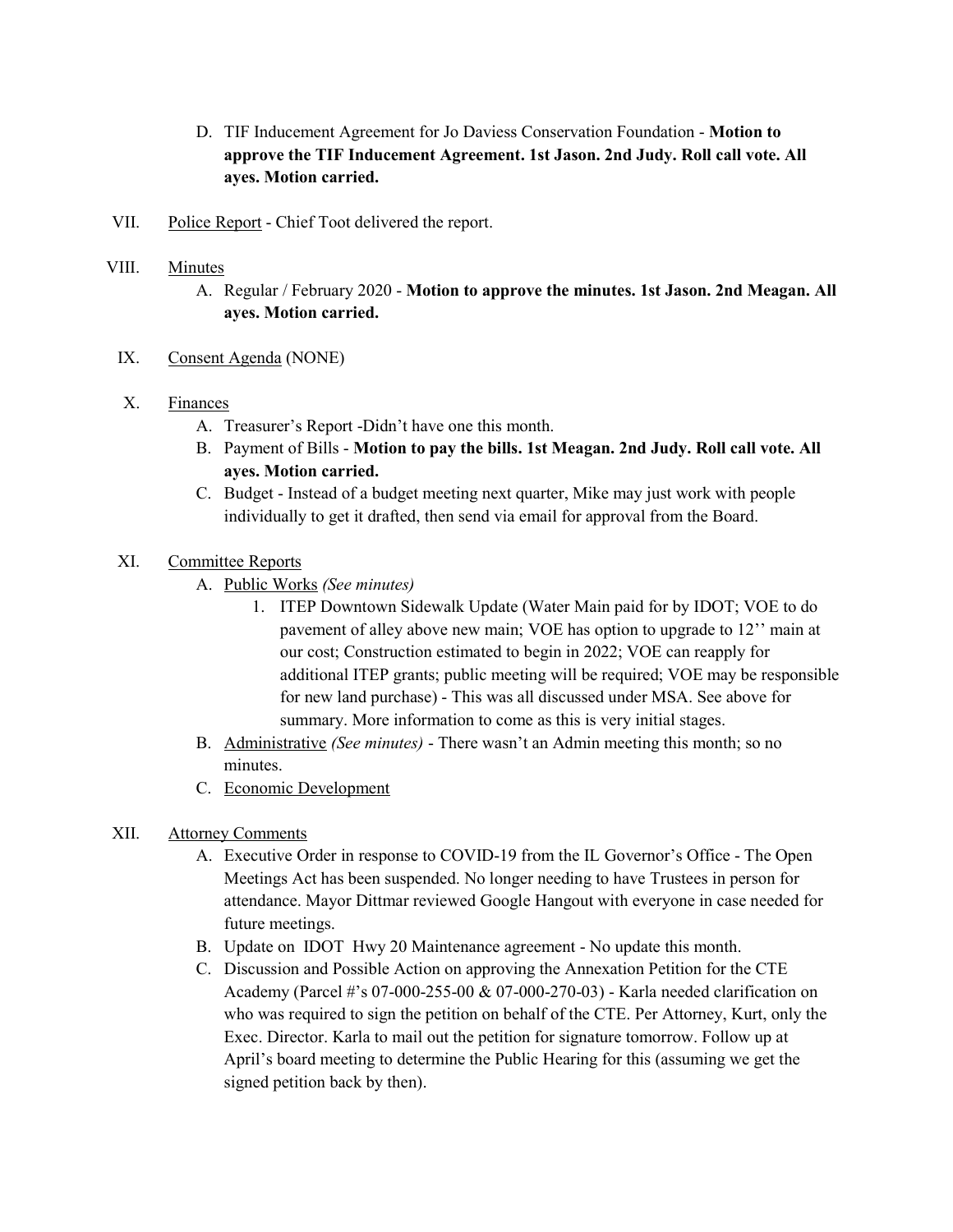- D. Approve the Cost Sharing Agreement for the Rayhorn lot survey (VOE to pay \$1,050; Rayhorn to pay \$500; Harms to pay \$1,600) - Motion to approve the agreement contingent upon Carol Rayhorn and Ted Harms signing it. 1st Jason. 2nd Judy. Roll call vote. All ayes. Motion carried.
- E. Sycamore St. Cease and Desist letter No update. Will be on next months' agenda.
- F. Zoning Ordinance Finalizing this. The Public Works meeting in April will have some final discussion before it's ready for board vote.

## XIII. Old Business (Other than Committee Mtg Minutes/Consent Agenda)

- A. Apple River Fort Annexation Their board decided not to annex into the Village. They would like an inter-governmental agreement where they pay the Village to plow snow and maintain it. No one seemed to like that idea because the State currently is way behind on paying for maintenance services. No further discussion.
- B. Generator for Village Hall Mayor Dittmar would like this added to the budget list for next FY. He feels it's a priority. When the building loan is refinanced, this expense needs to be added to it. Mike spoke with James today about getting a quote on one.
- C. Discussion on attending Village of Warren monthly training sessions Mayor Raisbeck of Warren has welcomed our staff to attend their monthly training. There is a lunch and session one time per month. Mayor Dittmar would like the Village to help pay for these when our staff attends.

# XIV. New Business (Other than Committee Mtg Minutes/Consent Agenda)

- A. Discussion and possible action on approving the Engagement Letter for Kenneth Beth with Gilmore & Bell PC to act as our bond counsel for the Locust St. sewer project for a fee of \$4,500 - Motion to approve the fee for bond counsel. 1st Judy. 2nd Denise. Roll call vote. All ayes. Motion carried.
- B. Adoption of AN ORDINANCE AUTHORIZING THE ISSUANCE OF UP TO \$390,000 SEWERAGE SYSTEM REVENUE BONDS OF THE VILLAGE OF ELIZABETH, JO DAVIESS COUNTY, ILLINOIS, FOR THE PURPOSE OF DEFRAYING THE COST OF ACQUIRING, CONSTRUCTING, IMPROVING AND EXTENDING SEWERAGE FACILITIES, AND RELATED MATTERS. - Motion to approve the Ordinance. 1st Meagan. 2nd Jason. Roll call vote. All ayes. Motion carried.
- C. Discussion and possible action on the Beautification Grant for Gwen Heitkamp Motion to approve the Beautification grant now but not pay out until after 5/1/20 when the new FY begins. 1st Jason. 2nd Judy. Roll call vote. 3 ayes. 1 abstain. 0 nays. Motion carried.
- D. Discussion on ambulance service at Freedom Fest Mayor Dittmar is going to check with the Golden Knights and how they contract ambulance services to see if they can use Elizabeth Ambulance instead of a private ambulance company (since Elizabeth's is on site for the event anyway). Will be on next months' agenda for an update.
- E. Easter Egg Hunt date/time Postponed for now. Will reschedule at some point.
- F. Emergency Declaration At this time, no declaration will be made.